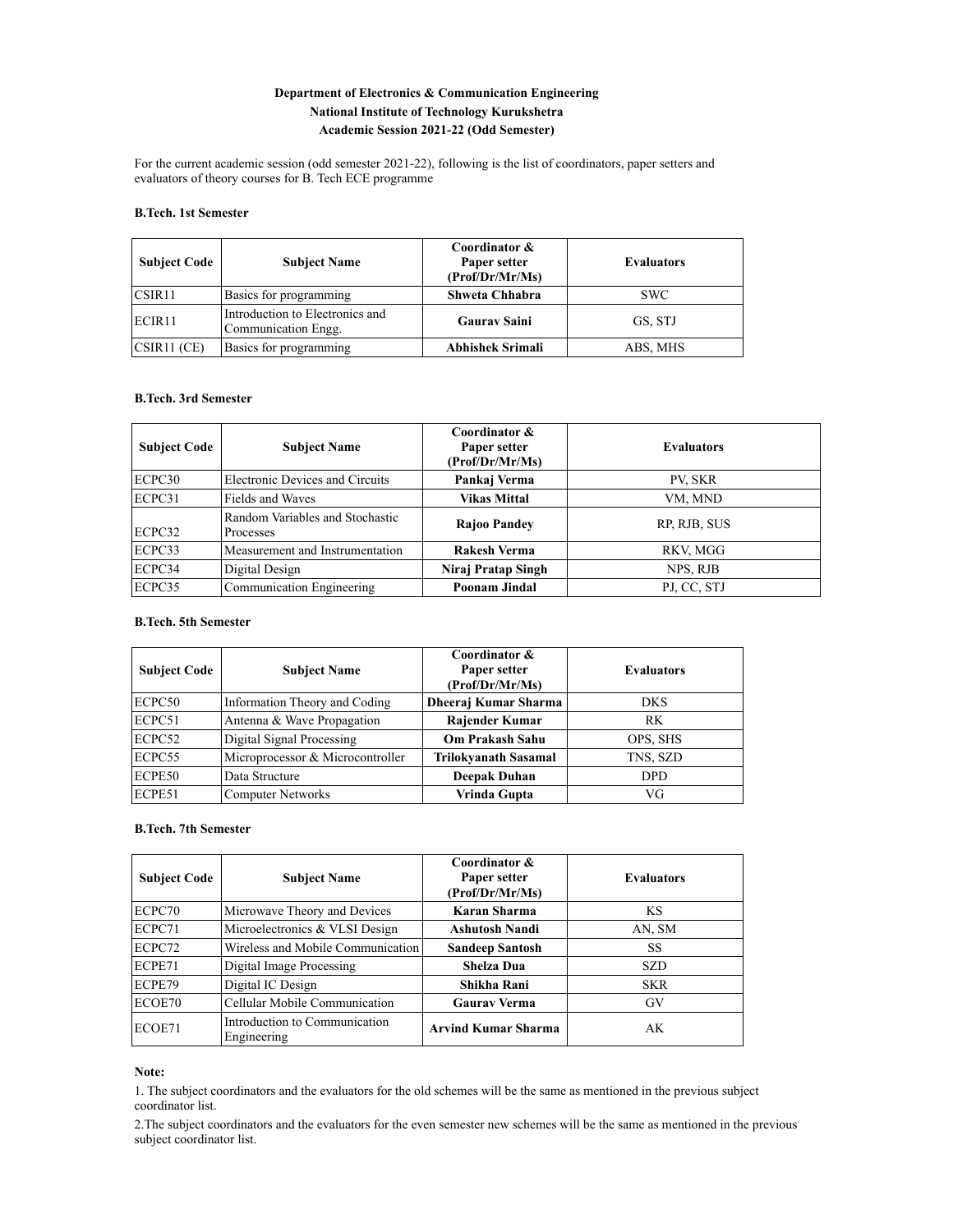# **Department of Electronics & Communication Engineering National Institute of Technology Kurukshetra Academic Session 2021-22 (Odd Semester)**

For the current academic session (odd semester 2021-22), following is the list of coordinators, paper setters and evaluators of practical courses for B. Tech ECE programme

| <b>B.Tech. 1st Semester</b> |                           |                                |                   |  |
|-----------------------------|---------------------------|--------------------------------|-------------------|--|
| Subject Code                | <b>Subject Name</b>       | Coordinator<br>(Prof/Dr/Mr/Ms) | <b>Evaluators</b> |  |
| CSIR11 (ECE)                | Basics for<br>programming | Shweta Chhabra                 | SWC, MGG          |  |
| CSIR11 (Civil)              | Basics for<br>programming | Abhishek Srimali               | ABS, MHS, DPD     |  |

| <b>B.Tech. 3rd Semester</b> |                              |                                        |                                       |  |
|-----------------------------|------------------------------|----------------------------------------|---------------------------------------|--|
| <b>Subject Code</b>         | <b>Subject Name</b>          | Coordinator<br>(Prof/Dr/Mr/Ms)         | <b>Evaluators</b>                     |  |
| ECLR-30                     | Electronics-I Lab            | <b>Umesh Ghanekar</b>                  | UG, VG, PV, AN, DPD                   |  |
| ECLR-31                     |                              | Digital Design Lab Sudhanshu Choudhary | SC, GV, RKV, SKR, CC, STJ             |  |
| ECLR-32                     | Instrumentation<br>Lab       | <b>Shweta Meena</b>                    | SM, RKV, MND, SUS                     |  |
| ECLR-33                     | <b>MATLAB</b><br>Programming | <b>Vikas Mittal</b>                    | VM, SWC, MGG, SZD, SHS, SKR, MUK, RJB |  |

| <b>B.Tech. 5th Semester</b> |                                     |                                                     |                                          |  |
|-----------------------------|-------------------------------------|-----------------------------------------------------|------------------------------------------|--|
| <b>Subject Code</b>         | <b>Subject Name</b>                 | Coordinator<br><b>Evaluators</b><br>(Prof/Dr/Mr/Ms) |                                          |  |
| ECLR51                      | DSP Lab                             | <b>Brahmjit Singh</b>                               | BJS, OPS, PJ, DPD, SHS, SUS              |  |
| ECLR52                      | Transmission Lines<br>& Antenna Lab | <b>Poonam Jindal</b>                                | UG, AK, PJ, ABS, SHS, MHS, MGG, MUK, SUS |  |
| ECLR53                      | Embedded systems<br>Lab             | <b>Trilokyanath Sasamal</b>                         | TNS, SZD                                 |  |

| <b>B.Tech. 7th Semester</b> |                     |                                 |                                    |  |
|-----------------------------|---------------------|---------------------------------|------------------------------------|--|
| <b>Subject Code</b>         | <b>Subject Name</b> | Coordinator<br>(Prof/Dr/Mr/Ms)  | <b>Evaluators</b>                  |  |
| ECLR70                      | Microwave Lab       | <b>Sudakar Singh</b><br>Chauhan | GV, CC, SSC, MUK, RJB, ABS         |  |
| ECLR71                      | HDL Lab             | Rajendra Kumar<br><b>Sharma</b> | RKS, SC, TNS, SSC, STJ, MUK        |  |
| ECLR72                      | Seminar             | <b>Ashutosh Nandi</b>           | RKS, AK, SC, GS, TNS, AN, ABS, SKR |  |

# **Note:**

1. The subject coordinators and the evaluators for the old schemes will be the same as mentioned in the previous subject coordinator list.

2.The subject coordinators and the evaluators for the even semester new schemes will be the same as mentioned in the previous subject coordinator list.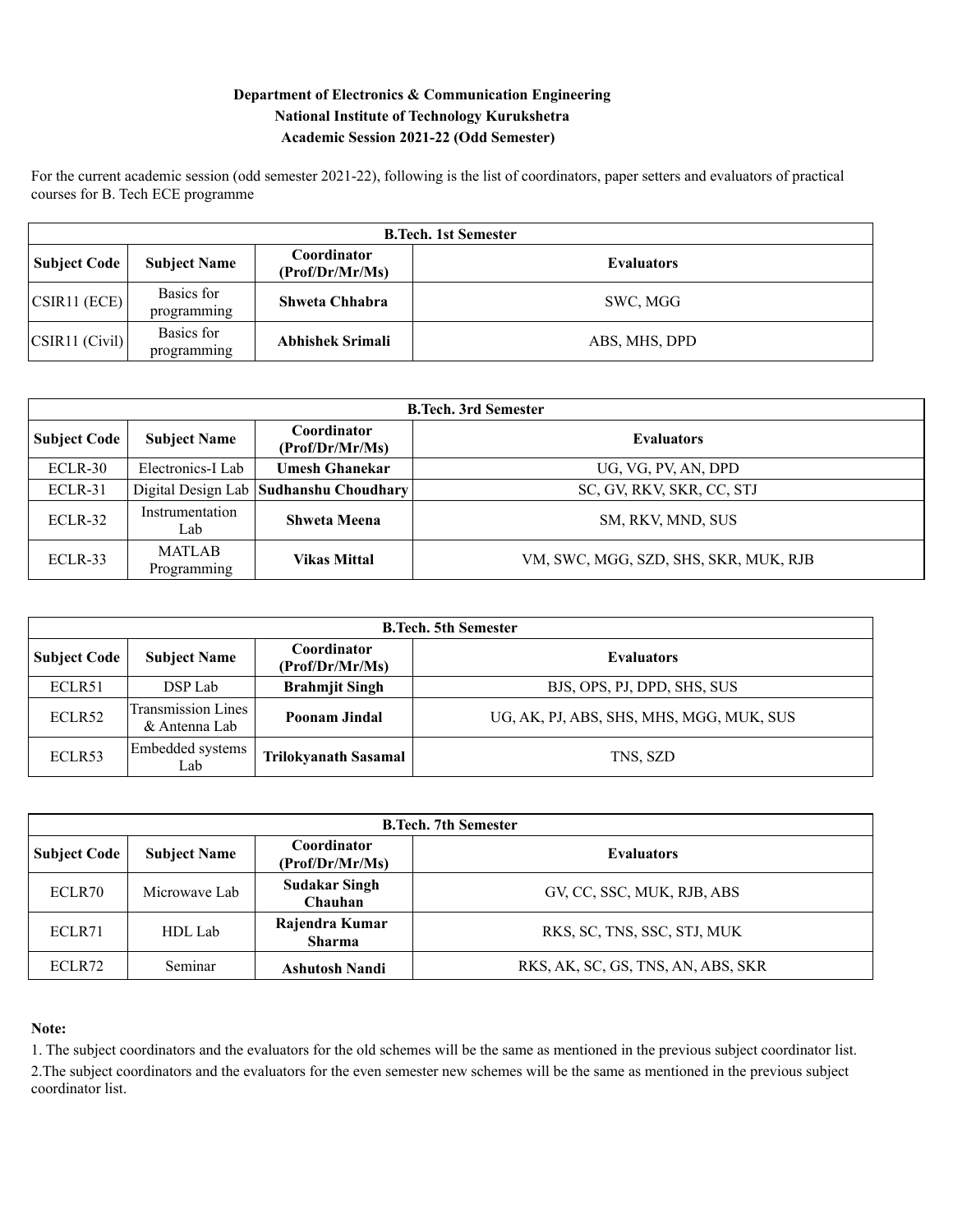### **National Institute of Technology Kurukshetra Department of Electronics & Communications Engineering Academic session 2021-2022 (Odd Semester)**

List of coordinators and evaluators of the practical and theory courses for M. Tech ECE programme for the odd semester of the academic session 2021-22.

### **M.Tech. 1st Semester**

| <b>Subject Code</b>              | <b>Subject Name</b>                      | Coordinator &<br>Paper setter (Prof/Dr/Mr/Ms) | <b>Evaluators</b> |
|----------------------------------|------------------------------------------|-----------------------------------------------|-------------------|
| MEC1C01                          | <b>Stochastic Processes</b>              | <b>Sunil Sharma</b>                           | <b>SUS</b>        |
| MEC1C03                          | Advanced Digital Signal<br>Processing    | Om Prakash Sahu                               | <b>OPS</b>        |
| MEC <sub>1</sub> C <sub>05</sub> | <b>Advanced Digital</b><br>Communication | <b>Arvind Kumar</b>                           | AK                |
| MEC1E31                          | Wireless Networks                        | <b>Brahmjit Singh</b>                         | <b>BJS</b>        |
| MEC1E33                          | Image Processing                         | <b>Umesh Ghanekar</b>                         | UG                |
| MEC1E47                          | Internet of Things (IoT)                 | <b>Brahmjit Singh</b>                         | <b>BJS</b>        |
| MEC1L07                          | Communication Lab (P)                    | <b>Arvind Kumar</b>                           | AK                |

### **Third Semester**

| Course No          | <b>Course Title</b>                       | <b>Coordinator</b> | Examiner                                                                                                              |  |
|--------------------|-------------------------------------------|--------------------|-----------------------------------------------------------------------------------------------------------------------|--|
| <b>MEC1D/P/I09</b> | Dissertation/project<br>work/internship-I | N P Singh          | Committee (N P Singh, Sandeep S, Rajender<br>K, Poonam J, Gaurav Verma, Pankaj Verma,  <br>Chhagan Charan, Dheeraj K) |  |

### **Note:**

1. The subject coordinators and the evaluators for the old schemes will be the same as mentioned in the previous subject coordinator list.

2. The subject coordinators and the evaluators for the even semester new schemes will be the same as mentioned in the previous subject coordinator list.